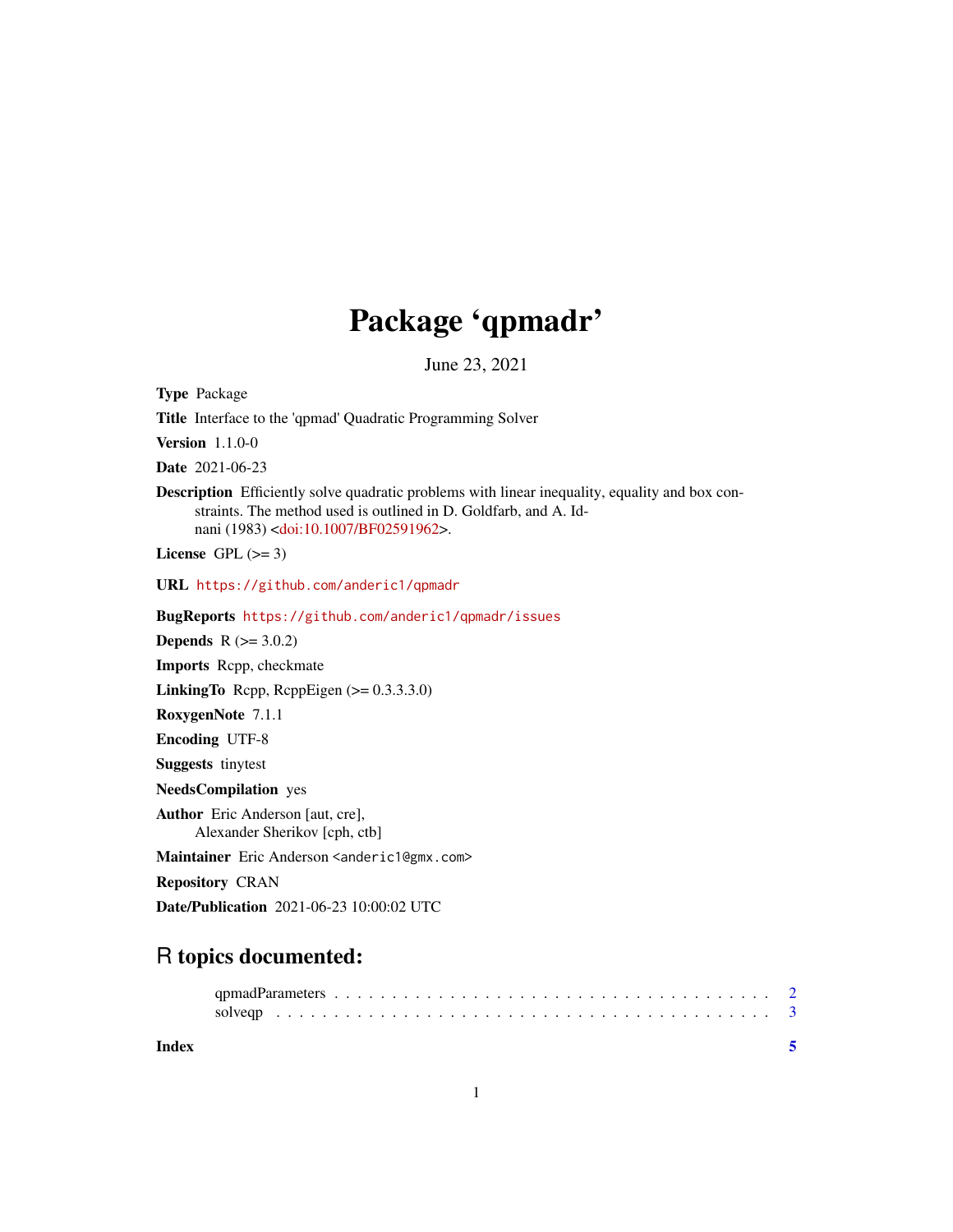<span id="page-1-1"></span><span id="page-1-0"></span>qpmadParameters *Set qpmad parameters*

#### Description

Conveniently set qpmad parameters. Please always use named arguments since parameters can change without notice between releases. In a future version specifying the argument names will be mandatory.

#### Usage

```
qpmadParameters(
  isFactorized = FALSE,
 maxIter = -1,tol = 1e-12,
  checkPD = TRUE,
  factorizationType = "NONE",
 withLagrMult = FALSE,
  returnInvCholFac = FALSE
\mathcal{E}
```
#### Arguments

| isFactorized      | Deprecated, will be removed in a future version. Please use factorization Type<br>instead. If TRUE then H is a lower Cholesky factor, overridden by factorization Type.                                          |
|-------------------|------------------------------------------------------------------------------------------------------------------------------------------------------------------------------------------------------------------|
| maxIter           | Maximum number of iterations, if not positive then no limit.                                                                                                                                                     |
| tol               | Convergence tolerance.                                                                                                                                                                                           |
| checkPD           | Deprecated. Ignored, will be removed in a future release.                                                                                                                                                        |
| factorizationType |                                                                                                                                                                                                                  |
|                   | IF "NONE" then H is a Hessian (default), if "CHOLESKY" then H is a (lower)<br>cholesky factor. If "INV_CHOLESKY" then H is the inverse of a cholesky factor,<br>i.e. such that the Hessian is given by inv(HH'). |
| withLagrMult      | If TRUE then the Lagrange multipliers of the inequality constraints, along with<br>their indexes and an upper / lower side indicator, will be returned.                                                          |
| returnInvCholFac  |                                                                                                                                                                                                                  |
|                   | If TRUE then also return the inverse Cholesky factor of the Hessian.                                                                                                                                             |

#### Value

a list suitable to be used as the pars-argument to [solveqp](#page-2-1)

#### See Also

[solveqp](#page-2-1)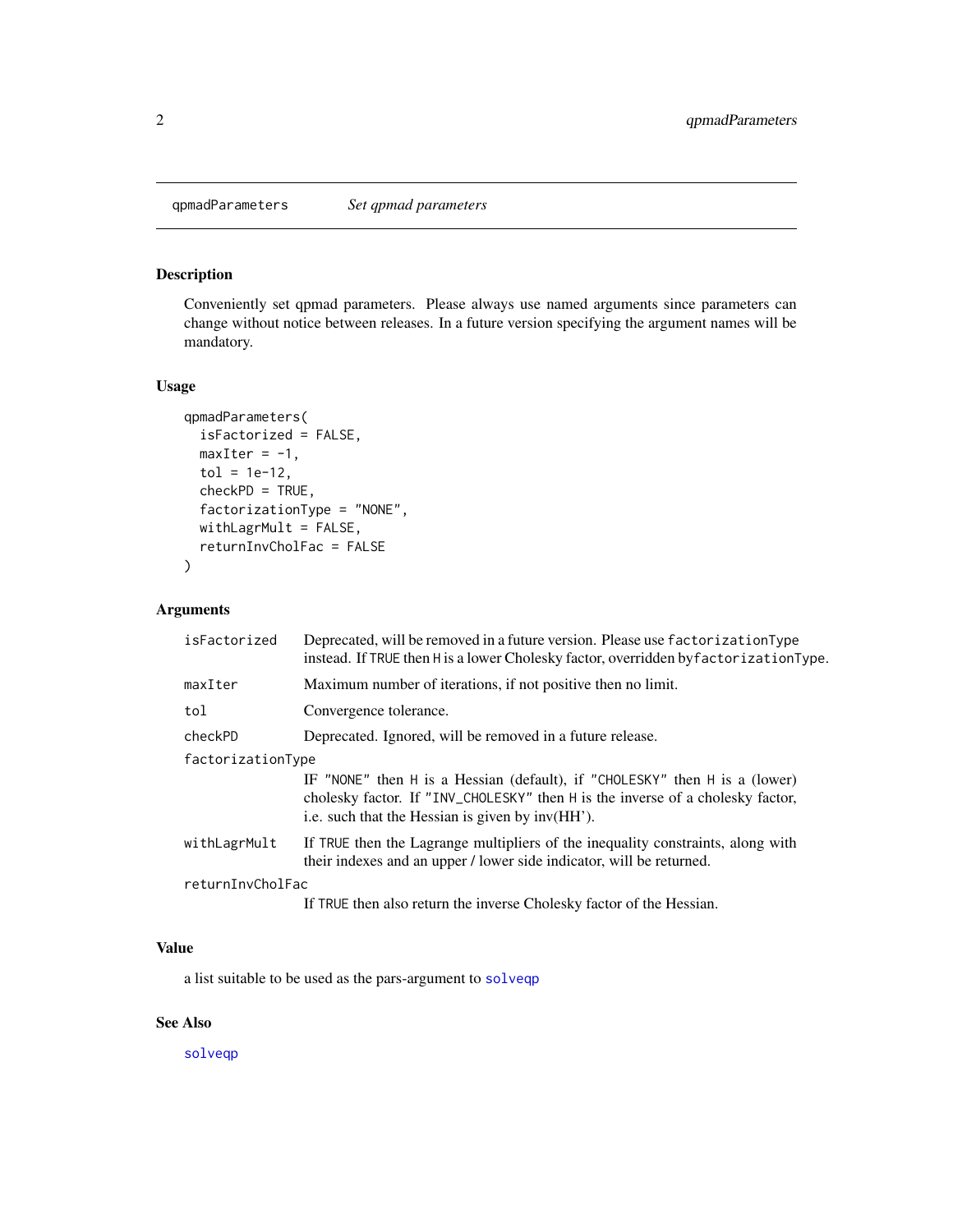#### <span id="page-2-0"></span>solveqp 3

#### Examples

qpmadParameters(withLagrMult = TRUE)

<span id="page-2-1"></span>

| solveqp |  |
|---------|--|
|---------|--|

#### solveqp *Quadratic Programming*

#### Description

Solves

| $argmin0.5x'Hx + h'x$ |  |  |  |
|-----------------------|--|--|--|
|-----------------------|--|--|--|

s.t.

### $lb_i \leq x_i \leq ub_i$

 $Alb_i \leq (Ax)_i \leq Aub_i$ 

#### Usage

```
solveqp(
 H,
 h = NULL,lb = NULL,ub = NULL,A = NULL,Alb = NULL,Aub = NULL,
 pars = list())
```
#### Arguments

| H        | Symmetric positive definite matrix, $n^*n$ . Can also be a (inverse) Cholesky factor<br>cf. qpmadParameters.                                                                               |
|----------|--------------------------------------------------------------------------------------------------------------------------------------------------------------------------------------------|
| h        | <i>Optional</i> , vector of length n.                                                                                                                                                      |
| lb, ub   | <i>Optional</i> , lower/upper bounds of x. Will be repeated n times if length is one.                                                                                                      |
| A        | <i>Optional</i> , constraints matrix of dimension $p^*n$ , where each row corresponds to<br>a constraint. For equality constraints let corresponding elements in Alb equal<br>those in Aub |
| Alb, Aub | <i>Optional</i> , lower/upper bounds for $Ax$ .                                                                                                                                            |
| pars     | Optional, qpmad-solver parameters, conveniently set with qpmadParameters                                                                                                                   |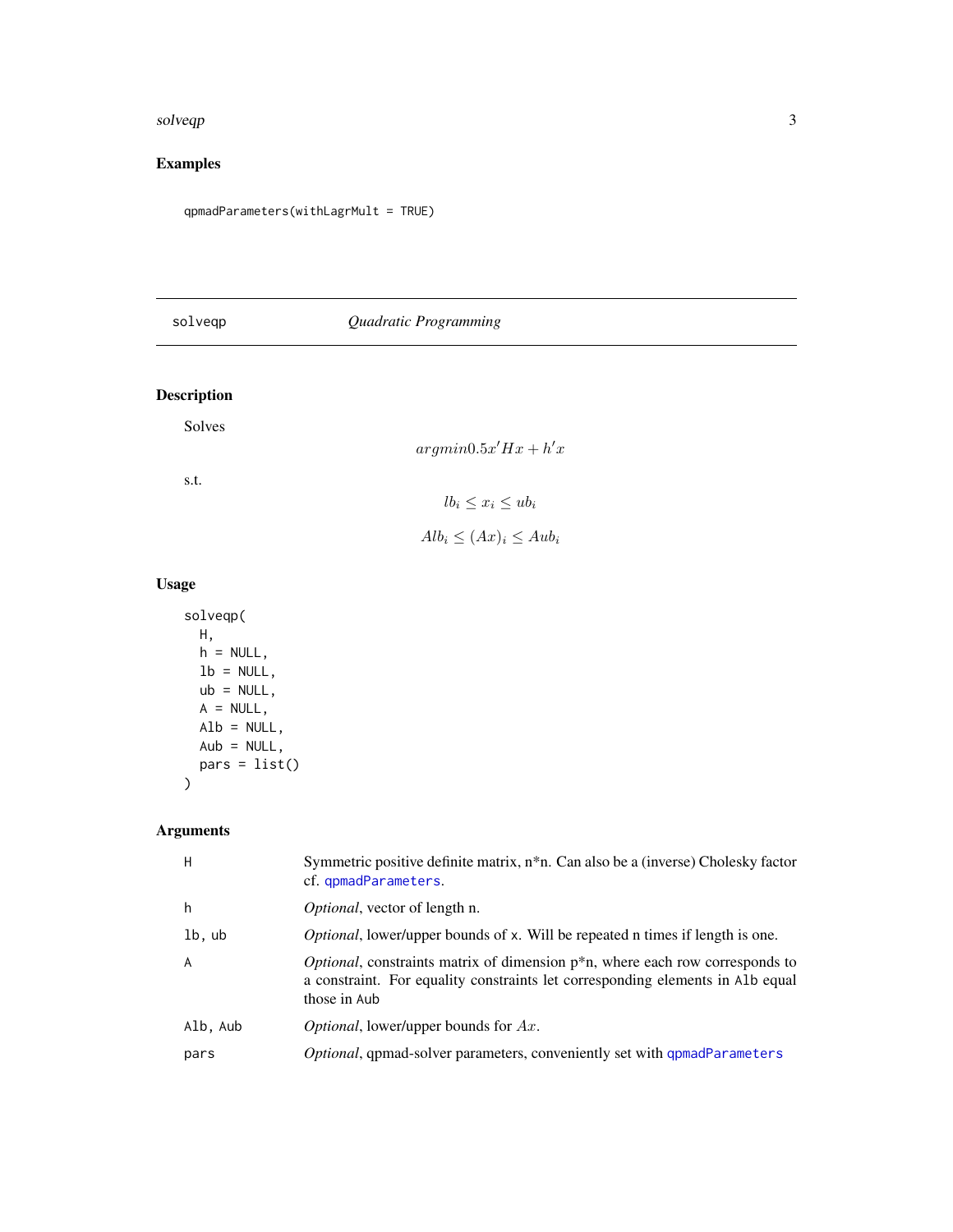#### <span id="page-3-0"></span>Value

At least one of lb, ub or A must be specified. If A has been specified then also at least one of Alb or Aub. Returns a list with elements solution (the solution vector), status (a status code) and message (a human readable message). If status  $= 0$  the algorithm has converged. Possible status codes:

- 0: Ok
- $-1$ : Numerical issue, matrix (probably) not positive definite
- 1: Inconsistent
- 2: Infeasible equality
- 3: Infeasible inequality
- 4: Maximal number of iterations

#### See Also

[qpmadParameters](#page-1-1)

#### Examples

```
## Assume we want to minimize: -(0\ 5\ 0)\ %*% b + 1/2\ b^T b<br>## under the constraints: A^T b \ge b0## under the constraints:
## with b0 = (-8, 2, 0)^T## and (-4 2 0)
\# \# A = (-3 1 -2)
## ( 0 0 1)
## we can use solveqp as follows:
##
Dmat \leftarrow diag(3)
dvec <-c(0,-5,0)Amat <- t(matrix(c(-4,-3,0,2,1,0,0,-2,1),3,3))
bvec <-c(-8, 2, 0)solveqp(Dmat,dvec,A=Amat,Alb=bvec)
```